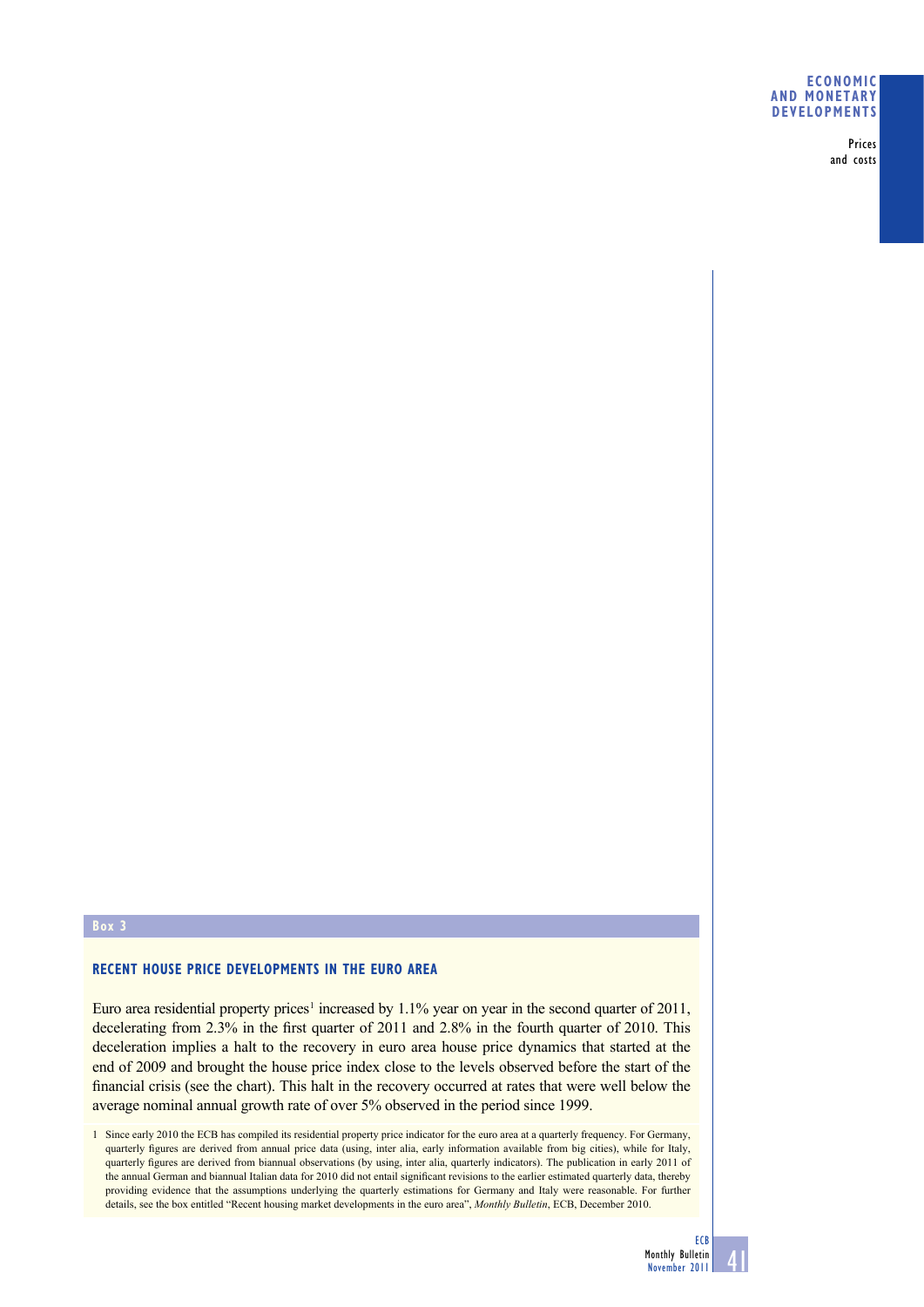The bumpy and muted recovery in euro area house prices is likely to reflect the substantial misalignment of house prices with fundamentals that built up in a number of countries in the pre-crisis period. While the overvaluation of house prices has declined over the past three years, it still exists and further unwinding is expected.<sup>2</sup> The uneven recovery in house price growth also reflects the confluence of different factors with an impact on housing markets more generally. Bank lending rates are at low levels, but banks' credit standards have tightened again somewhat in recent quarters. In addition, the uncertainty surrounding households' income prospects – and thus the risk of a deterioration in the affordability of housing – has further increased.



The latest developments in euro area house prices continue to mask very different patterns across countries. The deceleration recorded

Sources: ECB, national data and ECB calculations Note: See footnote 1 in the text for details regarding the compilation of the nominal index.

during the first half of 2011 was relatively broad based, but took place in the context of rather different magnitudes of growth (see the table). For instance, Belgium, France, Austria and Portugal

2 For a more detailed discussion of house price cycles in the euro area and the United States, see the article entitled "House price developments in the euro area and the United States" in this issue of the Monthly Bulletin.

## **Residential property prices (nominal) in the euro area**

| (annual percentage changes) |        |         |         |                          |         |                          |         |                |         |                |         |                |         |                              |                          |                |
|-----------------------------|--------|---------|---------|--------------------------|---------|--------------------------|---------|----------------|---------|----------------|---------|----------------|---------|------------------------------|--------------------------|----------------|
|                             | Weight | 2009    | 2010    | 2010                     |         | 2011                     | 2009    |                |         | 2010           |         |                |         | 2011                         |                          |                |
|                             |        |         |         | H1                       | H2      | H1                       | Q1      | Q <sub>2</sub> | Q3      | Q <sub>4</sub> | Q1      | Q <sub>2</sub> | Q3      | Q <sub>4</sub>               | Q1                       | Q <sub>2</sub> |
| Belgium <sup>1)</sup>       | 3.8    | $-0.4$  | 5.4     | 4.9                      | 5.9     | 3.1                      | 0.9     | $-2.1$         | $-1.4$  | 1.2            | 3.8     | 5.9            | 5.8     | 5.9                          | 3.2                      | 3.0            |
| Germany <sup>2)</sup>       | 26.7   | 0.6     | 2.3     | $\overline{\phantom{a}}$ |         |                          |         |                |         |                |         | ٠              | ٠       | $\qquad \qquad \blacksquare$ | ٠                        |                |
| Estonia <sup>3)</sup>       | 0.2    | $-35.9$ | 0.1     | $-4.5$                   | 5.1     | 6.4                      | $-34.9$ | $-40.3$        | $-37.4$ | $-30.5$        | $-8.1$  | $-0.6$         | 6.2     | 4.0                          | 2.2                      | 10.7           |
| Ireland <sup>2)</sup>       | 1.8    | $-13.7$ | $-15.5$ | $-14.9$                  | $-11.2$ | $-11.8$                  | $-15.0$ | $-18.8$        | $-20.6$ | $-19.1$        | $-16.6$ | $-13.0$        | $-11.3$ | $-11.0$                      | $-11.1$                  | $-12.4$        |
| Greeze <sup>3</sup>         | 2.6    | $-3.7$  | $-4.7$  | $-3.2$                   | $-6.1$  | $-4.9$                   | $-3.3$  | $-2.5$         | $-5.1$  | $-4.0$         | $-1.8$  | $-4.7$         | $-5.2$  | $-7.0$                       | $-5.2$                   | $-4.5$         |
| Span <sup>2</sup>           | 11.7   | $-6.7$  | $-2.0$  | $-1.9$                   | $-2.0$  | $-5.5$                   | $-7.6$  | $-7.7$         | $-7.0$  | $-4.4$         | $-2.9$  | $-0.9$         | $-2.2$  | $-1.9$                       | $-4.1$                   | $-6.8$         |
| France <sup>1)</sup>        | 21.3   | $-7.1$  | 6.4     | 3.7                      | 9.0     | 8.3                      | $-6.9$  | $-9.3$         | $-7.9$  | $-4.4$         | 1.4     | 6.1            | 8.4     | 9.6                          | 8.9                      | 7.7            |
| Ital $v^{2}$                | 17.0   | $-0.4$  | 0.1     | $-0.2$                   | 0.4     | 0.9                      |         |                |         |                |         |                |         |                              |                          |                |
| Cyprus <sup>2</sup>         | 0.2    | $-4.1$  | $-2.5$  | $-0.6$                   | $-4.3$  | $\overline{\phantom{a}}$ | $-3.4$  | $-5.8$         | $-5.6$  | $-1.5$         | 0.0     | $-1.1$         | $-2.4$  | $-6.2$                       | $\overline{\phantom{a}}$ |                |
| Luxembourg <sup>3)</sup>    | 0.4    | $-2.1$  | 4.5     | 3.5                      | 5.4     | 4.0                      | 0.6     | $-4.0$         | $-2.6$  | $-2.3$         | 2.6     | 4.4            | 5.7     | 5.1                          | 2.4                      | 5.7            |
| Malta <sup>2</sup>          | 0.1    | $-5.0$  | 1.1     | 2.4                      | $-0.2$  | $-1.3$                   | $-9.9$  | $-6.0$         | $-2.5$  | $-1.4$         | 4.5     | 0.5            | 1.5     | $-2.0$                       | $-2.6$                   | 0.0            |
| Netherlands <sup>1)</sup>   | 6.4    | $-3.3$  | $-2.0$  | $-3.2$                   | $-0.8$  | $-1.6$                   | $-0.3$  | $-2.8$         | $-5.1$  | $-5.0$         | $-4.3$  | $-2.0$         | $-0.6$  | $-1.0$                       | $-1.2$                   | $-1.9$         |
| Austria <sup>2)</sup>       | 3.1    | 3.6     | 5.7     | 5.5                      | 5.9     | $\blacksquare$           | 4.3     | 4.9            | 3.4     | 1.9            | 5.7     | 5.3            | 5.0     | 6.8                          | 3.9                      | ä,             |
| Portugal <sup>2)</sup>      | 1.9    | 0.4     | 1.8     | 1.4                      | 2.2     | 0.4                      | 2.7     | 0.3            | $-0.8$  | $-0.6$         | 1.3     | 1.6            | 2.9     | 1.6                          | 0.6                      | 0.2            |
| Slovenia <sup>1)</sup>      | 0.4    | $-8.2$  | 2.8     | 2.6                      | 3.1     | ٠                        | $-7.1$  | $-9.8$         | $-10.9$ | $-5.0$         | 1.1     | 4.1            | 4.6     | 1.5                          | 1.1                      |                |
| Slovakia <sup>1)</sup>      | 0.7    | $-11.1$ | $-3.9$  | $-6.0$                   | $-1.7$  | $-2.7$                   | $-4.3$  | $-13.4$        | $-14.3$ | $-12.3$        | $-8.3$  | $-3.7$         | $-1.3$  | $-2.1$                       | $-2.5$                   | $-2.8$         |
| Finland <sup>1)</sup>       | 1.9    | $-0.3$  | 8.7     | 10.9                     | 6.6     | 3.7                      | $-5.5$  | $-3.6$         | 0.4     | 7.9            | 11.4    | 10.3           | 8.0     | 5.2                          | 4.2                      | 3.2            |
| Euro area <sup>4)</sup>     | 100.0  | $-2.9$  | 1.9     | 0.9                      | 2.8     | 1.7                      | $-2.4$  | $-3.6$         | $-3.9$  | $-1.6$         | 0.2     | 1.7            | 2.7     | 2.8                          | 2.3                      | 1.1            |

Sources: National data and ECB calculations. Note: Weights are based on 2009 nominal GDP.

1) Existing dwellings (houses and flats), whole country

2) All dwellings (new and existing houses and flats), whole country.

3) All flats, whole country.<br>4) The estimate of the euro area aggregate includes quarterly contributions for Germany and Italy based on interpolation and temporal disaggregation of data (annual data for Germany and semi-annual data for Italy) and, for Germany from 2008, quarterly data from seven big cities, compiled and adjusted by the Deutsche Bundesbank.



ECB